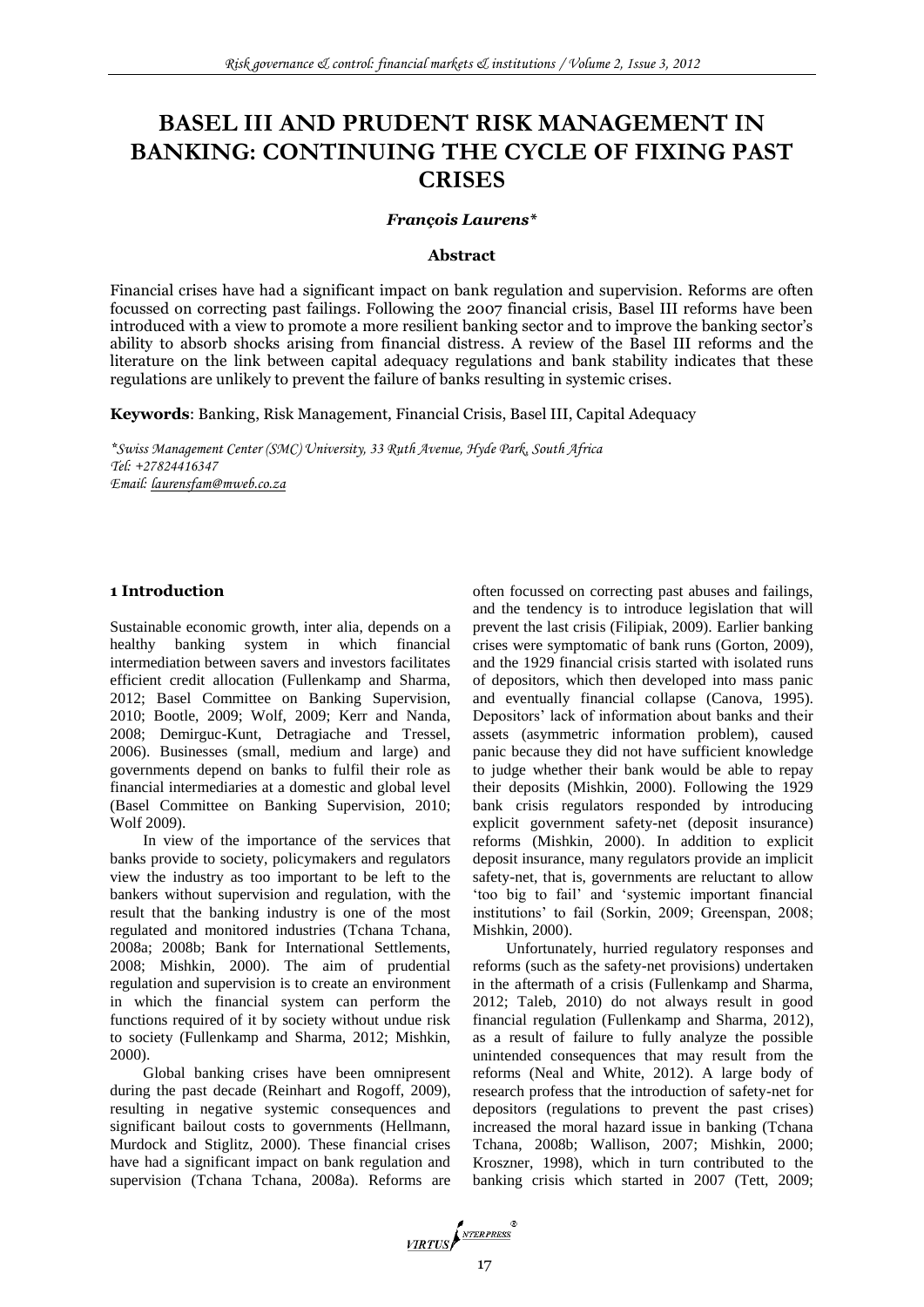Wolf, 2009; Hellmann, et al., 2000). This crisis spurred regulators to introduce new reforms which are aimed at correcting the failures of the recent crisis, and the shortcomings of past regulation.

The alarming rate at which the panic in financial markets in 2007 spread globally (Hawley, 2012; Greenspan, 2008) highlighted the interconnectedness of the global financial system (Canova, 1995). The 2007 crisis mostly involved bank runs on other banks (Gorton, 2009), causing the inter-bank market to freeze due to asymmetric information about where the exposures to this shock resided (Tett, 2009; Mishkin, 2000). Considering that recessions associated with banking crises are severe, and that it takes a long time for the financial system to rebuild its lending capacity (Bernanke, 1983), global financial stability became the focus of financial regulation (Schwerter, 2011; Tchana Tchana, 2008a; Allen and Herring, 2001) following the 2007 financial crisis.

An inherent weakness of the global regulatory environment is the absence of a global bank regulator that is able to regulate and supervise banks across national borders (Borio and Filosa, 1994). Moreover, political incentives encourage national regulators to focus on national interests only (Stoltz, 2002). The global nature of banks and the interconnectedness of the global financial system require a harmonization of regulation and supervision activities to avoid regulatory arbitrage (Canova, 1995). The Basel Committee on Banking Supervision (BCBS) attempts to fill this vacuum.

This paper examines the role of BCBS in promoting prudent risk management in banking. Section 2 discusses the rationale for the Basel III reforms. Section 3 considers the implementation of the Basel III reforms by national regulators. Section 4 reviews the link between capital adequacy requirements and financial stability. Section 5 considers Value at Risk (Bell Curve) based risk management practise issues. Section 6 concludes with a submission that the key to financial stability is prudent supervision rather than more regulation.

## **2 Rationale for Basel III reforms**

The financial crisis that started in 2007 and the ongoing banking crisis provided further opportunity for fundamental reform of inadequate risk management practices in the financial industry (KPMG, 2011; Janson, 2009). In response to early lessons learned from the 2007 financial crisis, the Basel Committee on Banking Supervision (BCBS) proposed enhancements to the measurement of risks related to securitization and trading book exposures, and in December 2010 BCBS published Basel III, a comprehensive set of reforms to "raise the resilience of banks" (Basel Committee on Banking Supervision, 2012, p.3). These reforms aim to improve the Basel II capital adequacy framework which replaced the 1988 Basel Accord (Basel Committee on Banking Supervision, 2009) with regard to the treatment of securitizations, off-balance sheet vehicles, and trading exposures. These enhancements are an effort by the BCBS to "strengthen the regulation and supervision of internationally active banks, in light of the weaknesses revealed by the financial market crisis which started in 2007" (Basel Committee on Banking Supervision, 2009, p.4). These reforms are aimed at fixing the failures which caused the 2007 financial crisis relating to the subprime crisis in the U.S housing market which was funded through asset backed securitization (Lange, 2004), and the global distribution of the related risk via the shadow banking system (Gorton, 2009; El-Erian, 2008; James, 1987). This supports the academic view that off-balance sheet transactions pose a great risk for the banking system, and that capital regulation should focus on mitigating this systemic risk (Weissman and Donahue, 2009; Johnson and Murphy, 1987). The Basel III provisions were endorsed by the G20 summit in Seoul in 2010 and implementation starts from 1 January 2013 (Basel Committee on Banking Supervision, 2012).

According to the BCBS (Basel Committee on Banking Supervision, 2011), the Basel III reforms have two primary objectives: (i) to strengthen global capital and liquidity regulations with the goal of promoting a more resilient banking sector; and (ii) to improve the banking sector's ability to absorb shocks arising from financial stress, which would reduce systemic contagion risk. To achieve these goals, the Basel III reforms address three main areas: (i) capital reform relating to quality and quantity of capital, complete risk coverage, leverage ratio, capital conservation buffers, and counter-cyclical capital buffers; (ii) short and long term liquidity ratio reforms; and (iii) general provisions to improve stability of the financial system, including capital surcharges for systemic banks, high capital for interfinancial exposures, higher capital for systemic derivatives. The issues relating to implementation of these reforms by national regulators and the effectiveness of the risk management provisions require consideration.

## **3 Implementation of the Basel III reforms by national regulators**

The BCBS does not possess formal supranational supervisory authority (Basel Committee on Banking Supervision, 2009) and merely provides a forum for cooperation between its member countries on supervisory matters, whilst promoting sound supervisory standards globally. The success of the Basel guidelines depends on national governments and regulators implementing these in their respective jurisdictions (Usui, 2003) to remove a source for competitive inequality arising from differences in national capital requirements (Basel Committee on Banking Supervision, 2009) which encourages regulatory arbitrage (Canova, 1995). An obstacle to

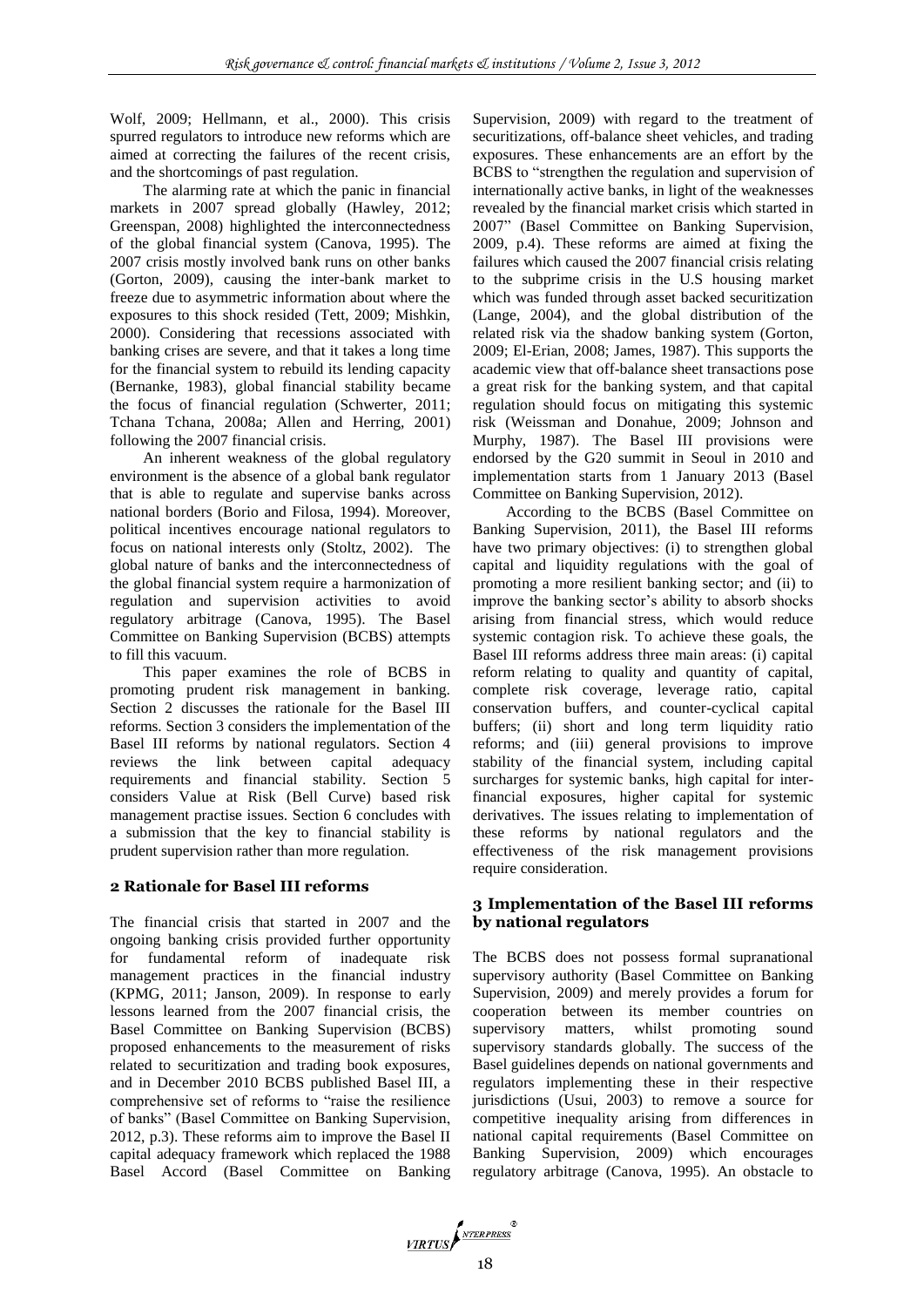implementation is the need to accommodate a wide spectrum of national cultures, policy holders' views, regulatory frameworks and approaches to financial regulation. This is evidenced by the fact that there are a number of BCBS members who have missed the agreed implementation dates for Basel II (Basel Committee on Banking Supervision, 2012). In addition, according to the Bank for International Settlements (Bank for International Settlements Annual Report, 2012; Cohen, 2012; Groendahl, 2012), the implementation of the new Basel reforms are lagging behind and banks will need to be encouraged by governments and regulators to improve their balance sheets sufficiently.

The BCBS has established a comprehensive implementation review process to ensure that the Basel III framework is implemented by its members in their jurisdictions (Basel Committee on Banking Supervision, 2012). Despite this, various matters are still outstanding and need to be resolved, including the identification and regulation of "systemically important" banks, agreement regarding forwardlooking provisions to limit the build-up in credit growth through under-pricing of future risk, development of the counter-cycle capital buffer provisions, and revision of the Net Stable Funding Ratio for long-term liquidity following. There are also unresolved issues between Basel III and other national legislative reforms such as the Dodd-Frank Act in the U.S. (KPMG, 2011).

It remains to be seen to what extent and when governments and bank regulators will implement these provisions, and how effective this new framework will be in mitigating systemic risk in future.

Regulators are subject to political influences and they do not always have the incentive to regulate and supervise banks in the interest of taxpayers (Tett, 2012; Mishkin, 2000). To manage this potential conflict of interests, regulators' incentives should be aligned with those of taxpayers to ensure that the Basel III framework is implemented effectively, and regulators should be subject to accountability controls, for example external reviews by an independent panel (Fullenkamp and Sharma, 2010).

## **4 Considering the link between Basel III and financial stability**

The potential effectiveness of the Basel III framework to mitigate future systemic risks needs to be considered in view of the findings in the literature on the link between banking regulation and banking system stability.

According to Allen and Herring (2001) there are sixteen types of banking regulation, the objective of which is to: prevent systemic risk; provide protection for investors; enhance efficiency; and improve social welfare. Financial stability is achieved through eight types of regulation: asset restrictions; capital adequacy requirements; deposit insurance; the fit and proper entry tests; interest rate ceilings on deposits; liquidity requirements; reserve requirements; and restrictions on services and product lines. The Basel III framework focuses on capital adequacy management (see Section 3 above).

A great number of empirical studies have considered the link between capital adequacy requirements and bank stability and the risk-taking behaviour of banks (Tachana Tchana, 2008a). These studies indicate that capital adequacy regulation (such as the Basel II framework) had not shown convincingly that it has a positive effect on risk-taking (Demirguc-Kunt, et al., 2006). Janson (2009) holds the view that the Basel II provisions contributed to the 2007 financial crisis. Capital restrictions are viewed as a tax on bank assets (Johnson and Murphy, 1987) and the desired level of capital (equilibrium capital level) dictates that banks will hold less capital if given the choice (Chang, 2006; Hellmann, et al., 2000). According to Hellmann, et al. (2000) capital adequacy requirements reduce the moral hazard risk by putting a bank"s equity at risk, but such regulations have a negative effect on banks" franchise value (profitability), which encourages higher risk taking by banks to increase profit margins. The authors conclude that the implementation of an effective policy of capital adequacy requires simultaneous enforcement of deposit rate ceilings. Canova (1995) supports the view that high interest rates have a negative impact on risk-taking. The Basel III framework does not include proposals for deposit rate regulation. National regulators should therefore include this in their bank regulation policies.

There is a body of literature (see for example Wallison, 2007; Kroszner, 1998) that supports the view that financial crises are the result of bank regulation, which circumvents the benefits of market discipline. This debate is however academic as the 2007 financial crisis has lead to the inevitable introduction of more regulation. Regulators should therefore be conscious of the fact that more bank regulation does not necessarily lead to increased bank stability (Dincer and Neyapti, 2008). When considering the Basel III reforms, regulators should, however, concentrate on transparency provisions. Research shows (Demirguc-Kunt, et al., 2006) a significant positive relationship between bank soundness and compliance with the Basel Core Principles for Effective Banking Supervision principles related to information provision, which results in improved market discipline. It is therefore submitted that national regulators' prudent regulation and supervision practices should mainly focus on transparency provisions.

A further focus for national regulators when considering and implementing the Basel III framework, should be the prudent regulation and supervision of the shadow banking system, which is generally considered to be under regulated (Reinhart and Rogoff, 2009; James, 1987). It is clear that the

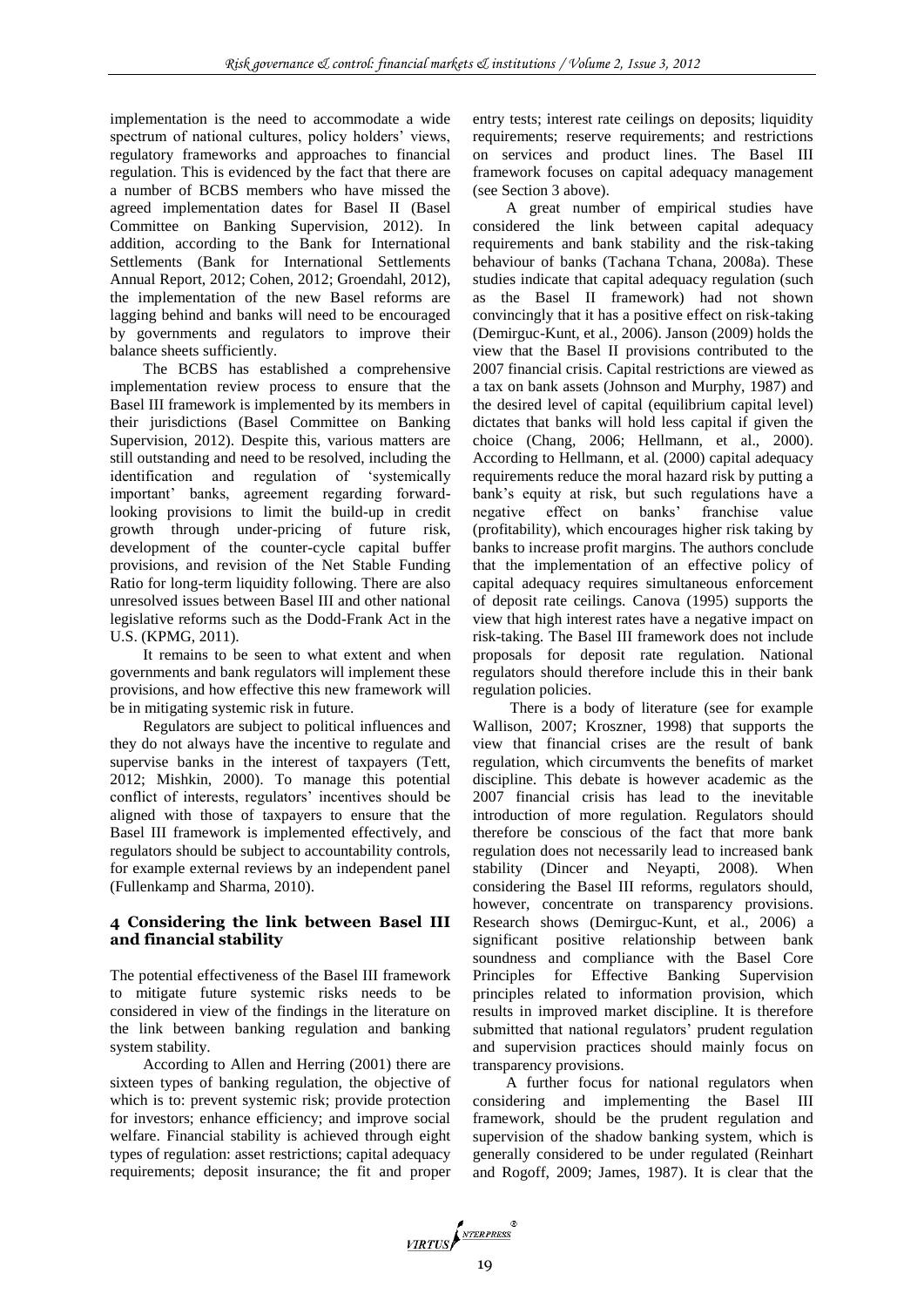shadow banking system is of systemic importance (European Commission, 2012; Gorton and Metric, 2010). The concern is that increased regulation brought about by the Basel III regulations, together with the increase in cost of funding, will result in more banking activities moving into the shadow banking system (Acharya, 2012; Chan, 2011; Varriale, 2011). The shadow banking system should therefore also be subjected to the Basel III capital framework (Johnson and Murphy, 1987).

# **5 Basel III and Value at Risk models**

Basel II introduced greater flexibility on the part of banks when determining the risk associated with their assets for purposes of calculating risk-weighted assets (Moody"s, 2004). For this, banks often rely on Value at Risk (VaR) estimates which are calculated according to banks" Bell Curve based risk models (Das, 2006). VaR models failed to forecast the collapse of the U.S housing market and the use of these models have been the subject of severe criticism (Taleb, 2008; Das, 2006). With the introduction of Basel III, there have been calls for a review of the VaR model (Financial Times, 2012) and it is submitted that the BCBS and its members should work towards the speedy introduction of more appropriate risk measurement tools.

# **6 Conclusion**

Monetary policy and financial market regulation have material effects on intermediary services (credit channel) and a decrease in market liquidity has a negative impact on bank lending, which in turn negatively impacts GDP growth (Basel Committee on Banking Supervision, 2012; Bernanke, 1983). According to Fitch (Masters, 2012), the world"s 29 largest universal banks will need to raise an additional \$566 billion in new capital or shed about \$5.5 trillion in assets by 2018 to meet the tougher Basel III capital requirements. The projected cost related to the implementation of the Basel III requirements in the European Union amounts to  $\epsilon$ 50 billion (Masters, 2010). Finding the right balance, and weighing the cost and benefits of regulation and supervision are important because regulators are faced with the possibility that inadequate regulation may result in failures, whilst overregulation may result in financial inefficiencies and lower innovation (Walter, 2009; Lamfalussy, 1989). In view of the importance of the financial sector in macroeconomic terms, the Basel III regulations that are costly and ineffective need to be reconsidered (Janson, 2009; West, 1983). It is submitted that governments should focus less on inefficient regulation, and more on prudent supervision (West, 1983) and for this purpose regulators should be appropriately qualified, and should have sufficient resources to keep up with the

fast pace of financial innovation (Fullenkamp and Sharma, 2012).

According to Gorton (2009), major banking reforms in the past were initially hailed, only to discover that they failed. Although the effectiveness of Basel III is yet to be tested, it is submitted that good regulation can only come from vigorous interactive conversations between regulators and the financial industry leading to proactive regulation and supervision, rather than the current cycle of hurried reactive (corrective) regulation (Fullenkamp and Sharma, 2012). Stakeholders should not view Basel III as a panacea for all financial crises, but should continue to seek ways to improve bank regulation and supervision.

# **References**

- 1. Acharya, V.V. (2010), "The Dodd-Frank Act and Basel III. Intentions, unintended consequences, transition risks, and lessons for India", Working Paper, Stern School of Business, New York University, Retrieved from the settlement of the settlement of the settlement of the settlement of the settlement of the settlement of the settlement of the settlement of the settlement of the settlement of the settlement of the settl [http://www.theigc.org/publications/rapid](http://www.theigc.org/publications/rapid-response/dodd-frank-act-and-basel-iii-intentions-unintended-consequences)[response/dodd-frank-act-and-basel-iii-intentions](http://www.theigc.org/publications/rapid-response/dodd-frank-act-and-basel-iii-intentions-unintended-consequences)[unintended-consequences.](http://www.theigc.org/publications/rapid-response/dodd-frank-act-and-basel-iii-intentions-unintended-consequences)
- 2. Allen, F. and Herring, R. (2001), "Banking regulation versus securities market regulation", Working Papers, Financial Institutions Center at The Wharton School, University of Pennsilvania, pp. 1-58.
- 3. Bank for International Settlements (2012), Annual Report, Bank for International Settlements, Retrieved fro[m http://www.bis.org/publ/arpdf/ar2012e.htm.](http://www.bis.org/publ/arpdf/ar2012e.htm)
- 4. Bank for International Settlements (2008), "Global monitoring with the BIS international banking statistics", Working Paper, Bank for International Settlements Retrieved from [http://www.bis.org/publ/work244.htm.](http://www.bis.org/publ/work244.htm)
- 5. Basel Committee on Banking Supervision (2012), "The policy implications of transmission channels between the financial system and the real economy", Working Paper, Bank for International Settlements, Retrieved from  $\sim$
- [http://www.bis.org/publ/bcbs\\_wp20.pdf.](http://www.bis.org/publ/bcbs_wp20.pdf)
- 6. Basel Committee on Banking Supervision (2011), "Basel III: A global regulatory framework for more resilient banks and banking systems", Working Paper, Bank for International Settlements, Retrieved from [http://www.bis.org/publ/bcbs189.htm.](http://www.bis.org/publ/bcbs189.htm)
- 7. Basel Committee on Banking Supervision (2010), "Basel III: A global regulatory framework for more resilient banks and banking systems", Working Paper, Bank for International Settlements, Revised version, June 2011, Retrieved from [http://www.bis.org/publ/bcbs189.pdf.](http://www.bis.org/publ/bcbs189.pdf)
- 8. Basel Committee on Banking Supervision (2009), "History of the Basel Committee and its Membership" Working Paper, Bank for International Settlements, Retrieved from [http://www.bis.org/bcbs/history.pdf.](http://www.bis.org/bcbs/history.pdf)
- 9. Bernanke, B.S. (1983), "Nonmonetary effects of the financial crisis in the propagation of the Great Depression", American Economic Review, Vol. 73 No. 3, pp. 257-276.

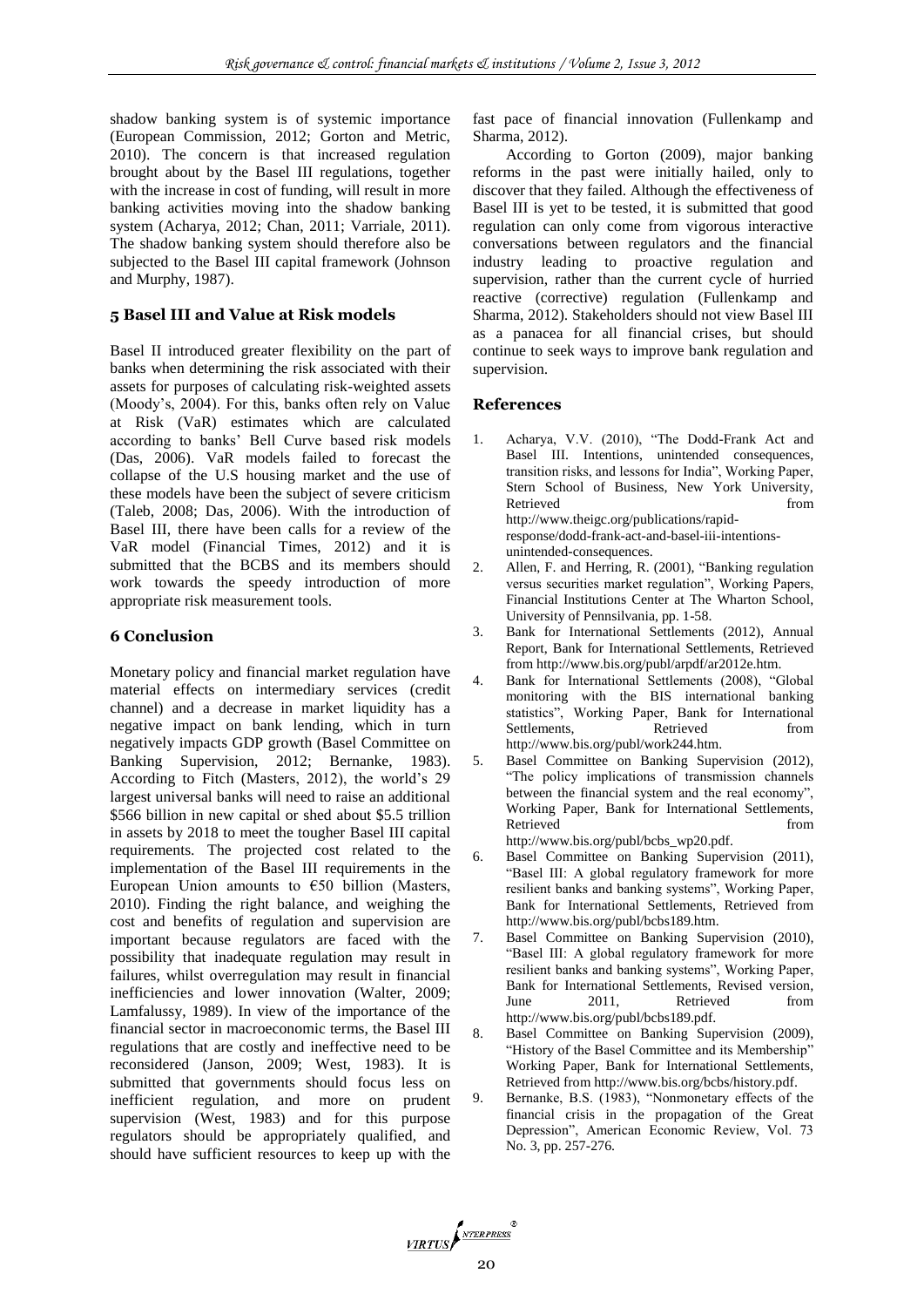- 10. Bootle, R. (2009), The Trouble with Markets. Saving Capitalism from Itself, Nicholas Brealey Publishing, London, UK.
- 11. Borio, C.E.V. and Filosa, R. (1994), "The Changing Borders of Banking: Trends and Implications", Working Paper, Bank for International Settlements*,*  Basel, Retrieved from [http://www.bis.org/publ/econ43.htm.](http://www.bis.org/publ/econ43.htm)
- 12. Canova, T.A. (1995), "The transformation of U.S. banking and finance: From regulated competition to free-market receivership", The Brooklyn Law Review, Vol. 60 No. 4, pp. 1295-1354.
- 13. Chan, C. (2011), "The perils of shadow banking"s expansion", Asiamoney, Vol. 22 No. 1, pp. 24-27.
- 14. Chang, Y.T. (2006), "Role of non-performing loans (NPLs) and capital adequacy in banking structure and competition", Working Paper, University of Bath, Retrieved fro[m http://ssrn.com/abstract=938475.](http://ssrn.com/abstract=938475)
- 15. Cohen, N (2012, June 25), "Global economy is stuck in a vicious cycle, warns BIS", Financial Times, Retrieved from  $\sim$ [http://www.ft.com/intl/cms/s/0/4e3340a4-bc86-11e1](http://www.ft.com/intl/cms/s/0/4e3340a4-bc86-11e1-a470-00144feabdc0.html#axzz1zestuZrr) [a470-00144feabdc0.html#axzz1zestuZrr.](http://www.ft.com/intl/cms/s/0/4e3340a4-bc86-11e1-a470-00144feabdc0.html#axzz1zestuZrr)
- 16. Das, S. (2006), Traders, Guns & Money. Knowns and Unknowns in the Dazzling World of Derivatives, Prentice Hall, Harlow, UK.
- 17. Demirguc-Kunt, A., Detragiache, E. and Tressel, T. (2006), "Banking on the principles: Compliance with Basel Core Principles and bank soundness", Working Paper, World Bank, International Monetary Fund, Retrieved from the state of  $\sim$ [http://www.imf.org/external/pubs/ft/wp/2006/wp0624](http://www.imf.org/external/pubs/ft/wp/2006/wp06242.pdf) [2.pdf.](http://www.imf.org/external/pubs/ft/wp/2006/wp06242.pdf)
- 18. Dincer, N. and Neyapti, B. (2008), "What Determines the "Legal" Quality of Bank Regulation and Supervision", Contemporary Economic Policy, Vol. 26 No. 4, pp. 607-622.
- 19. El-Erian, M. (2008), When Markets Collide. Investment Strategies for the Age of Global Economic Change. McGraw-Hill, New York, NY.
- 20. European Commission (2012), Green Paper: Shadow Banking, Retrieved from [http://ec.europa.eu/internal\\_market/bank/docs/shadow/](http://ec.europa.eu/internal_market/bank/docs/shadow/green-paper_en.pdf) [green-paper\\_en.pdf.](http://ec.europa.eu/internal_market/bank/docs/shadow/green-paper_en.pdf)
- 21. Filipiak, E. (2009), "The creation of a regulatory framework: The enactment of Glass-Steagall", Working Paper, Cornell University, Retrieved from [http://ssrn.com/abstract=1450028.](http://ssrn.com/abstract=1450028)
- 22. Financial Times (2012, April 16), "Moddeling: normal distribution is not always the norm", Financial Times, Retrieved from [http://www.ft.com/cms/s/0/67d05d30-](http://www.ft.com/cms/s/0/67d05d30-7e88-11e1-b7e7-00144feab49a.html#axzz1zk2Lm3Ks) [7e88-11e1-b7e7-](http://www.ft.com/cms/s/0/67d05d30-7e88-11e1-b7e7-00144feab49a.html#axzz1zk2Lm3Ks)

[00144feab49a.html#axzz1zk2Lm3Ks.](http://www.ft.com/cms/s/0/67d05d30-7e88-11e1-b7e7-00144feab49a.html#axzz1zk2Lm3Ks) 

- 23. Fullenkamp, C. and Sharma, S. (2012), "Good financial regulation: Changing the process is crucial", Working Paper, Duke University, USA, the IMF-Singapore Regional Training Institute, Singapore, Retrieved fro[m http://www.icffr.org/Prize2011.aspx.](http://www.icffr.org/Prize2011.aspx)
- 24. Gorton, G. and Metric, A. (2010), "Regulating the shadow banking system", Brookings Papers on Economic Activity, Vol. 2, pp. 261-312.
- 25. Gorton, G. (2009), "Slapped in the face by the invisible hand: Banking and the panic of 2007", Working Paper. Yale School of Management, Retrieved fro[m http://ssrn.com/abstract=1401882.](http://ssrn.com/abstract=1401882)
- 26. Greenspan, A. (2008), The Age of Turbulence. Penguin Group, London, UK.
- 27. Groendahl, B. (2012, June 25), "Banks need "push" to avoid prolonging crisis, BIS says", Bloomberg News, Retrieved from  $\sim$ [http://www.bloomberg.com/news/2012-06-24/banks](http://www.bloomberg.com/news/2012-06-24/banks-need-push-to-avoid-prolonging-crisis-bis-says.html)[need-push-to-avoid-prolonging-crisis-bis-says.html.](http://www.bloomberg.com/news/2012-06-24/banks-need-push-to-avoid-prolonging-crisis-bis-says.html)
- 28. Hawley, J. (2012), "Dodd-Frank, financial institution rescues and financial crisis: The problem of Too Interconnected to Fail", Revue d"Economie Financiere, Vol. 105 No. 3, pp. 251-263.
- 29. Hellmann, T.F., Murdock, K.C. and Stiglitz, J.E. (2000), "Liberalization, moral hazard in banking, and prudential regulation: Are capital requirements enough?", American Economic Review, Vol. 90 No. 1, pp. 147-165.
- 30. James, C. (1987), "Off-balance sheet banking", Economic Review – Federal Reserve Bank of San Francisco, Vol. 4, pp. 21-36.
- 31. Janson, N. (2009), "The ongoing banking crisis: another proof of the Basel II Accord inefficiency", Gestion, Vol. 26 No. 6, pp. 35-48.
- 32. Johnson, S. and Murphy, A.A. (1987), "Going off the balance sheet", Economic Review – Federal Reserve Bank of Atlanta, Vol. 72 No. 5, pp. 23-35.
- 33. Keohane, D. (2012, May 17), "Fitch attempts to tally the cost of Basel III", Financial Times, Retrieved from [http://ftalphaville.ft.com/blog/2012/05/17/1003371/fit](http://ftalphaville.ft.com/blog/2012/05/17/1003371/fitch-attempts-to-tally-the-cost-of-basel-iii/) [ch-attempts-to-tally-the-cost-of-basel-iii/.](http://ftalphaville.ft.com/blog/2012/05/17/1003371/fitch-attempts-to-tally-the-cost-of-basel-iii/)
- 34. Kerr, W.R. and Nanda, R. (2008), "Democratizing entry: Banking deregulations, financing constraints, and entrepreneurship", Working Paper, Harvard Business School, Retrieved from [http://www.hbs.edu/research/pdf/07-033.pdf.](http://www.hbs.edu/research/pdf/07-033.pdf)
- 35. KPMG (2011), "Basel III: Issues and implications", Working Paper, Retrieved from [http://www.kpmg.com/Global/en/IssuesAndInsights/A](http://www.kpmg.com/Global/en/IssuesAndInsights/ArticlesPublications/Documents/basell-III-issues-implications.pdf) [rticlesPublications/Documents/basell-III-issues](http://www.kpmg.com/Global/en/IssuesAndInsights/ArticlesPublications/Documents/basell-III-issues-implications.pdf)[implications.pdf.](http://www.kpmg.com/Global/en/IssuesAndInsights/ArticlesPublications/Documents/basell-III-issues-implications.pdf)
- *36.* Krosner, R.S. (1998), "Rethinking bank regulation: A review of the historical evidence", Journal of Applied Corporate Finance, Vol. 11 No. 2, pp. 48-58.
- 37. Lamfalussy, A. (1989), "Globalization of financial markets: International supervisory and regulatory issues", Economic Review – Federal Reserve of Kansas, Vol. 74 No. 1, pp. 3-8.
- 38. Lange, H. (2004), "Mortgage backed securitization: When does it work?", Journal of Commercial Banking and Finance, Vol. 3 No. 1, pp. 39-55.
- 39. Masters, B. (2012, June 24), "EU financial reforms could cost €50bn", Financial Times, Retrieved from [http://www.ft.com/cms/s/0/5bc26926-bded-11e1-9abf-](http://www.ft.com/cms/s/0/5bc26926-bded-11e1-9abf-00144feabdc0.html#axzz1zfNxlffX)[00144feabdc0.html#axzz1zfNxlffX.](http://www.ft.com/cms/s/0/5bc26926-bded-11e1-9abf-00144feabdc0.html#axzz1zfNxlffX)
- 40. Mishkin, F.S. (2000), "Prudential supervision: Why is it important and what are the issues?", Working Paper, National Bureau of Economic Research, Retrieved fro[m www.nber.org/chapters/c10756.pdf.](http://www.nber.org/chapters/c10756.pdf)
- 41. Moody"s (2004), "The benefits of Basel II and the path to improved financial performance", Working Paper, Moody's Retrieved from [http://asaha.com/ebook/MNDc1ODI-/The-Benefits-of-](http://asaha.com/ebook/MNDc1ODI-/The-Benefits-of-Basel-II-and-the-Path-to-Improved-Financial.pdf)[Basel-II-and-the-Path-to-Improved-Financial.pdf.](http://asaha.com/ebook/MNDc1ODI-/The-Benefits-of-Basel-II-and-the-Path-to-Improved-Financial.pdf)
- 42. Neal, L. and White, E.N. (2012), "The Glass-Steagall Act in historical perspective", Quarterly Review of Economics & Finance, Vol. 52 No. 2, pp. 104-113.
- 43. Reinhart, C.M. and Rogoff, K.S. (2009), This Time is Different. Eight Centuries of Financial Folly. Princeton University Press, Princeton, New Jersey.